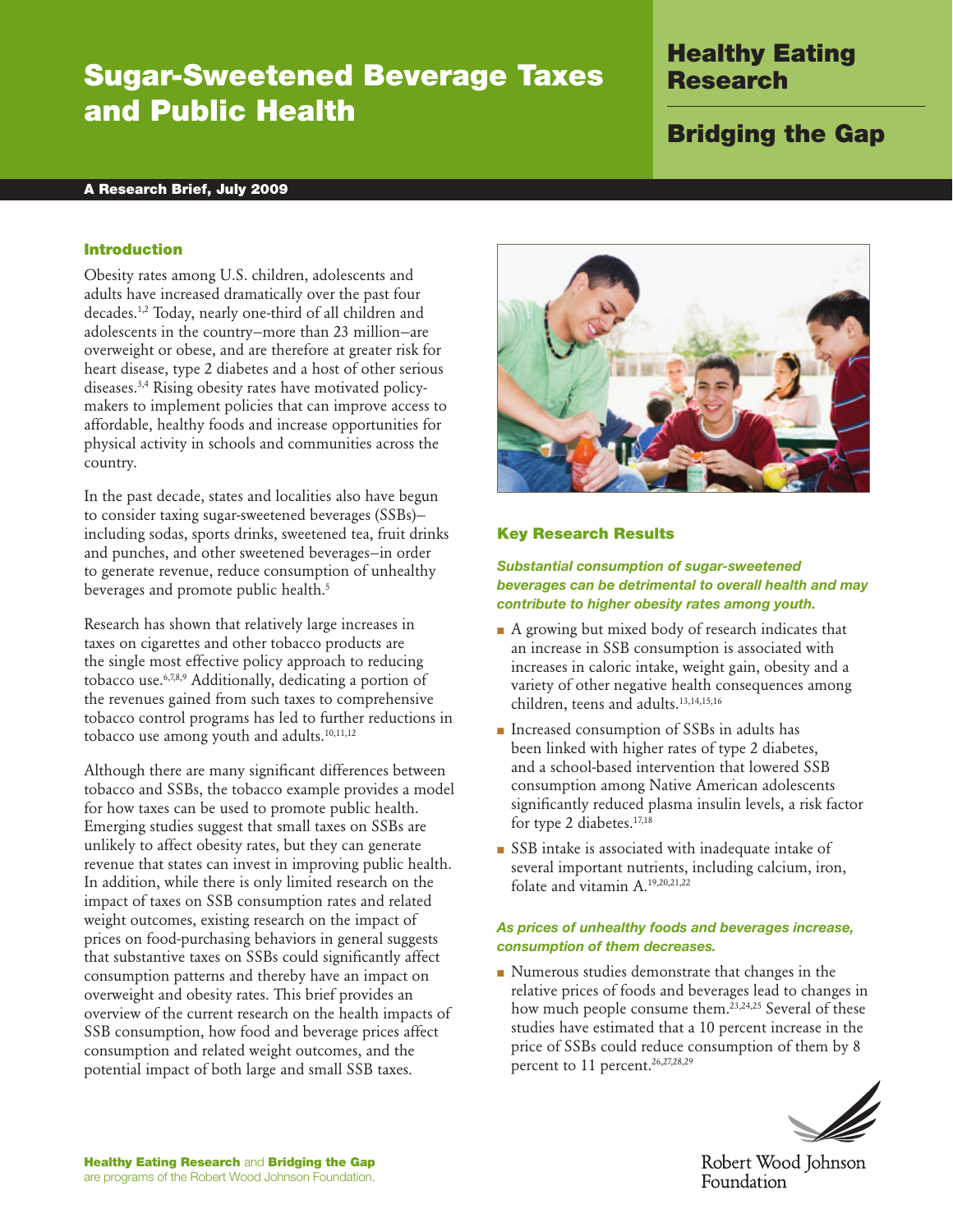■ A few studies have concluded that, in response to changes in relative prices, some consumers will substitute a healthier beverage for an SSB. For example, a study conducted in 2004 found that increases in SSB prices resulted in small increases in consumption of whole and reduced-fat milk, juice, coffee and tea.<sup>30,31</sup>

#### *As relative prices of unhealthy foods increase, compared with prices of healthy foods, weight levels decrease.*

- A small but growing body of national research indicates that higher prices of unhealthy foods and beverages versus healthy ones are associated with reductions in BMI and the prevalence of overweight and obesity.32,33,34,35,36,37,38,39,40
- One of these studies found that an increase in the price of sugary foods would significantly reduce the prevalence of overweight and obesity among adults, leading the authors to conclude that taxing such foods, thereby increasing their relative cost, would likely be an effective strategy to reduce adult obesity rates.<sup>41</sup>
- Other studies show similar relationships between fastfood prices and weight. $42,43,44$  For example, one study found that a 10 percent increase in the price of fast food was associated with a nearly 6 percent reduction in the prevalence of adolescent obesity.45

### *Children and adolescents, lower-income populations and those already overweight are potentially most responsive to changes in the relative prices of foods and beverages.*

- Emerging research on the impact of food prices on weight and obesity indicates that weight levels for youths, lower-income populations and those who already have elevated BMIs are more strongly associated with food and beverage prices than are those of older, healthier-weight and higher-income populations.46,47,48,49,50
- For example, one study found that the BMI of children living below the federal poverty level was about 50 percent more sensitive to fruit and vegetable pricing than was the BMI of higher-income children. The same study also found that, among children who already had a BMI above the healthy range, BMI was 39 percent more sensitive to these prices than was BMI for their healthy-weight peers.<sup>51</sup>
- Two recent studies examined the link between state SSB taxes and weight, providing only weak evidence that existing, relatively modest taxes (the average for all states is currently just 3.4 percent) are associated with adolescent and adult weight levels.<sup>52,53</sup> These findings are consistent with the growing research on food

prices and weight that suggests that sizable changes in the relative prices of healthier foods compared with less healthy ones are required to significantly change BMI levels and the prevalence of overweight and obesity.54,55,56,57,58,59

■ One recent study examining state taxation of soft drinks, candy, chips and other snack foods found that, while few states impose excise taxes on these products, many "disfavor" them under their sales tax system by taxing them at a higher rate than other food products.60, 1 As of January 1, 2009, 33 states applied a sales tax to soft drinks, at an average rate of 5.2 percent. The average sales tax on soft drinks for all states, including those that do not tax them, was 3.4 percent, more than triple the 1.0 percent average applied to foods and beverages generally (see Figure 1).<sup>61</sup>

### Conclusions & Implications

The effectiveness of increased tobacco taxes in reducing tobacco use has stimulated interest in taxes as a policy tool for helping to reverse the national rise in obesity rates.62 Taxes on SSBs are of particular interest given the research linking consumption of such beverages to weight gain and obesity among children, adolescents and adults. The potential of significant SSB taxes to reduce obesity rates is supported by a number of studies showing that soft drink consumption falls when soft drink prices rise and that changes in the relative prices of healthier foods and beverages compared with less healthy products are associated with changes in weight. However, additional research is needed to fully determine the net impact of changes in SSB prices on overall caloric intake.

While many states currently tax SSBs, mostly by disfavoring them under their sales tax systems, limited recent research suggests these modest taxes, which average only 5.2 percent among states that do apply such taxes, have had little impact on weight. However, emerging research suggests that significant differences in the relative prices of healthier foods and beverages compared with those that are less healthy could help to reduce BMI and the prevalence of overweight and obesity, particularly for the young and lower-income populations that are most at risk for obesity. This suggests that raising SSB taxes to levels that would result in substantially higher SSB prices, either through an excise tax or increased sales taxes, could be a potent policy tool for curbing obesity rates by leading consumers to reduce their SSB consumption.

<sup>1</sup> Excise taxes are taxes imposed on selected products, often at the producer, wholesaler or distributor level, and can be specific (e.g., based on quantity, weight or volume) or *ad valorem* (based on price). In contrast, sales taxes are taxes imposed on a broad range of goods and services and are generally assessed at the point of sale to consumers and as a percentage of price.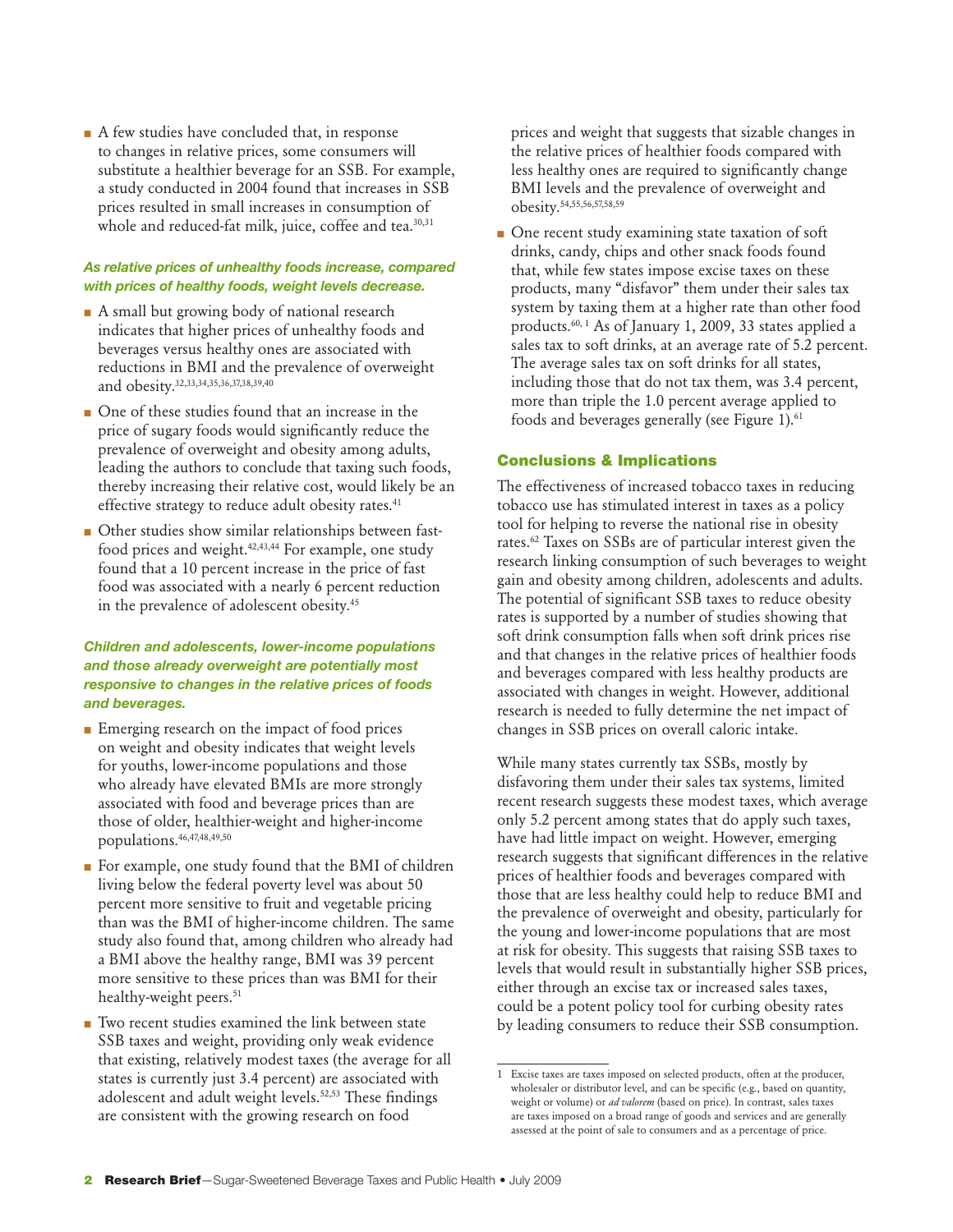Such policy efforts could achieve an even greater impact if they allocated some of the revenues from these taxes to the support of other obesity-reduction and -prevention efforts. There is a critical need for more research to answer these questions, and much can be learned by assessing the potential impact of large SSB taxes yet to be adopted in states and communities that are currently considering them.

*This brief was prepared by:*

- *Frank J. Chaloupka, Ph.D., co-director, Bridging the Gap, distinguished professor of economics and public health, University of Illinois at Chicago*
- *Lisa M. Powell, Ph.D., research professor and senior research scientist, University of Illinois at Chicago*
- *Jamie F. Chriqui, Ph.D., M.H.S., senior research scientist, University of Illinois at Chicago*

*Peer review was provided by Tatiana Andreyeva, Ph.D., Yale University; Eric A. Finkelstein, Ph.D., RTI International; and Roland Sturm, Ph.D., RAND Corporation.*



Source: Bridging the Gap Program, Health Policy Center, University of Illinois at Chicago with data compiled by The MayaTech Corporation. In addition to sales taxes, the following states currently apply excise taxes to bottles, syrups, and/or powders/mixes at the manufacturer, distributor or retail level: Alabama, Arkansas, Rhode Island, Tennessee, Virginia, Washington, and West Virginia.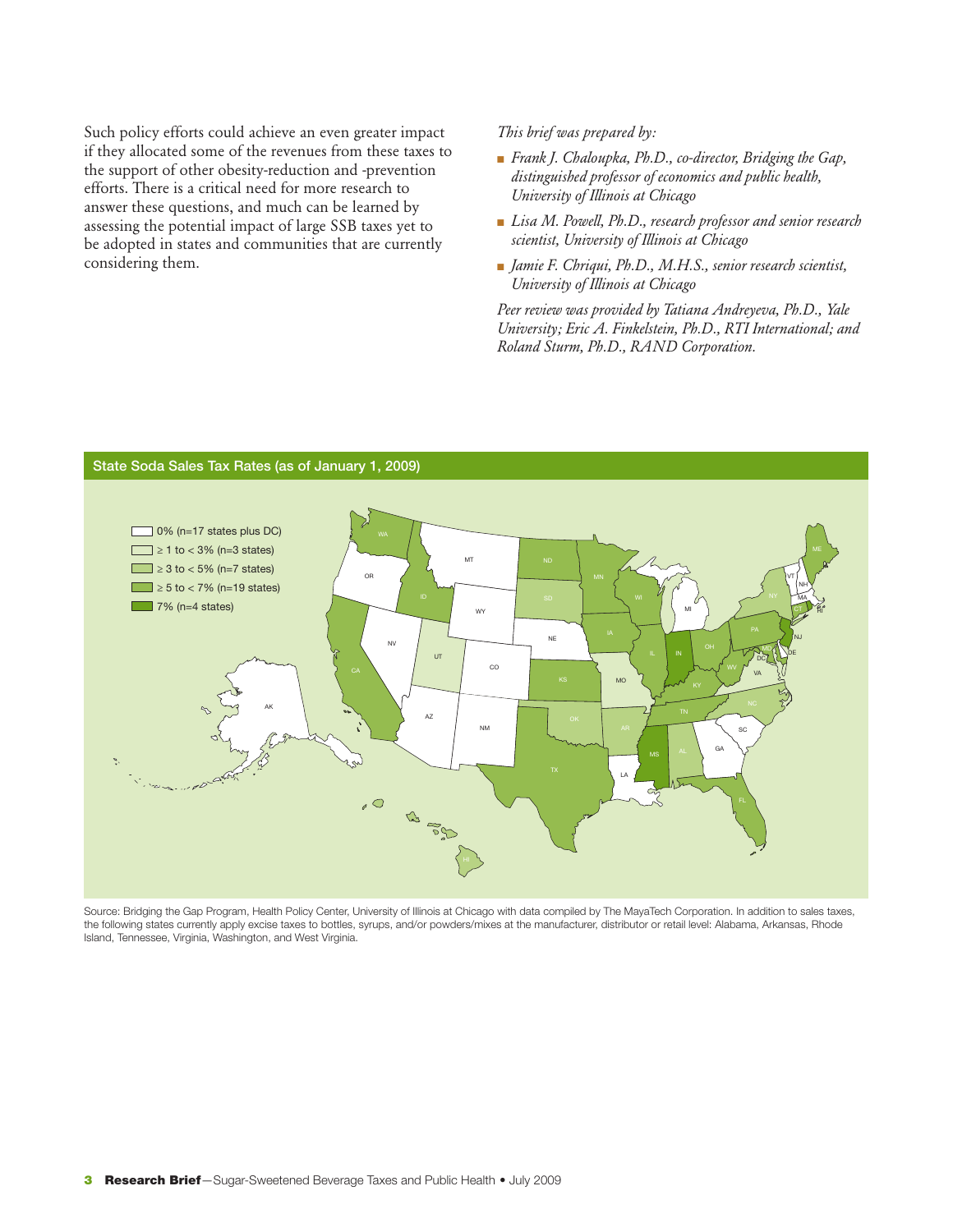#### Endnotes

- 1. Ogden C, Caroll M, Curtin L, et al. "Prevalence of Overweight and Obesity in the United States, 1999–2004." *Journal of the American Medical Association*, 295(13): 1549–1555, April 2006.
- 2. Ogden C, Caroll M, Flegal K. "High Body Mass Index for Age Among US Children and Adolescents, 2003–2006." *Journal of the American Medical Association*, 299(20): 2401–2405, May 2008.
- 3. Ibid.
- 4. Online report: *Statistical Abstract of the United States: 2006.* Washington, DC: U.S. Census Bureau, December 2005. www. census.gov/prod/2005pubs/06statab/pop.pdf (accessed May 2009).
- Jacobson M and Brownell K. "Small Taxes on Soft Drinks and Snack Foods to Promote Health." *American Journal of Public Health*, 90(6): 854–857, June 2000.
- 6. *WHO Report on the Global Tobacco Epidemic, 2008: The MPOWER Package*. Geneva: World Health Organization, 2008.
- 7. Chaloupka, F (in press). "State and Local Policies Lessons Learned." In *Lighting a Fuse for Public Health: Tobacco Control Lessons Learned*, LA Haviland (ed.) Boston: JSI and American Legacy Foundation.
- 8. *Reducing Tobacco Use: A Report of the Surgeon General.* Atlanta, Georgia: U.S. Department of Health and Human Services, Public Health Service, Centers for Disease Control and Prevention, National Center for Chronic Disease Prevention and Health Promotion, Office on Smoking and Health, 2000.
- 9. *Curbing the Epidemic: Governments and the Economics of Tobacco Control*. Washington, DC: The International Bank for Reconstruction and Development/The World Bank, 1999.
- 10. Farrelly M, Pechacek T, Thomas K, et al. "The Impact of Tobacco Control Programs on Adult Smoking." *American Journal of Public Health*, 98(2): 304–309, February 2008.
- 11. Tauras J, Chaloupka F, Farrelly M, et al. "State Tobacco Control Spending and Youth Smoking." *American Journal of Public Health*, 95(2): 338–344, February 2005.
- 12. Farrelly M, Pechacek T, Chaloupka F. "The Impact of Tobacco Control Program Expenditures on Aggregate Cigarette Sales: 1981–2000." *Journal of Health Economics*, 22(4): 843–859, September 2003.
- 13. Gortmaker S, Long, Wang C (in press). *The Negative Impact of Sugarsweetened Beverages on Children's Health*. Cambridge, MA: Harvard University, 2009.
- 14. Forshee R, Anderson P, Storey M. "Sugar-sweetened Beverages and Body Mass Index in Children and Adolescents: a Meta-Analysis." *American Journal of Clinical Nutrition*, 87(6): 1662–1671, June 2008.
- 15. Vartanian L, Schwartz M, Brownell K. "Effects of Soft Drink Consumption on Nutrition and Health: a Systematic Review and Meta-Analysis." *American Journal of Public Health*, 97(4): 667–675, April 2007.
- 16. Malik V, Schulze M, Hu F. "Intake of Sugar-sweetened Beverages and Weight Gain: a Systematic Review." *American Journal of Clinical Nutrition*, 84(2): 274–288, August 2006.
- 17. Schulze M, Manson J, Ludwig D, et al. "Sugar-sweetened Beverages, Weight Gain, and Incidence of Type 2 Diabetes in Young and Middle-aged Women." *Journal of the American Medical Association*, 292(8): 927–934, August 2004.
- 18. Ritenbaugh C, Teufel-Shone N, Aickin M, et al. "A Lifestyle Intervention Improves Plasma Insulin Levels Among Native American High School Youth." *Preventive Medicine*, 36(3): 309–319, March 2003.
- 19. Frary C, Johnson R, Wang M. "Children and Adolescents' Choices of Foods and Beverages High in Added Sugars are Associated with Intakes of Key Nutrients and Food Groups." *Journal of Adolescent Health*, 34(1): 56–63, January 2004.
- 20. Ballew C, Kuester S, Gillespie C. "Beverage Choices Affect Adequacy of Children's Nutrient Intakes." *Archives of Pediatrics & Adolescent Medicine*, 154(11): 1148–1152, November 2000.
- 21. Kranz S, Smicklas-Wright H, Siega-Riz A, et al. "Adverse Effect of High Added Sugar Consumption on Dietary Intake in American Preschoolers." *Journal of Pediatrics*, 146(1): 105–111, January 2005.
- 22. Kant A. "Consumption of Energy-dense, Nutrient-poor Foods by Adult Americans: Nutritional and Health Implications. The Third National Health and Nutrition Examination Survey, 1988–1994." *American Journal of Clinical Nutrition*, 72(4): 929–36, October 2000.
- 23. Andreyeva T, Long M, Brownell K (in press). "The Impact of Food Prices on Consumption: a Systematic Review of Research on Price Elasticity of Demand for Food." *American Journal of Public Health*, 2009.
- 24. Yen S, Lin B, Smallwood D, et al. "Demand for Non-alcoholic Beverages: the Case of Low-income Households." *Agribusiness,* 20(3): 309–321, July 2004.
- 25. Raper K, Wanzala M, Nayga R. "Food Expenditures and Household Demographic Composition in the US: a Demand Systems Approach." *Applied Economics*, 34(8): 981–992, May 2002.
- 26. Andreyeva T, (in press).
- 27. Bergtold J, Akobundo E, Peterson E. "The FAST Method: Estimating Unconditional Demand Elasticities for Processed Foods in the Presence of Fixed Effects." *Journal of Agricultural and Resource Economics*, 29(2): 276–295, August 2004.
- 28. Yen S, et al., 309–321.
- 29. Bahl R, Bird R, Walker M. "The Uneasy Case Against Discriminatory Excise Taxation: Soft Drink Taxes in Ireland." *Public Finance Review*, 31(5): 510–533, September 2003.
- 30. Yen S, et al., 309–321.
- 31. Uri N. "The Demand for Beverages and Interbeverage Substitution in the United States." *Bulletin of Economic Research*, 38(1):77–85, March 1986.
- 32. Auld M and Powell L (in press). "Economics of Food Energy Density and Adolescent Body Weight." *Economica*.
- 33. Powell L and Chaloupka F. "Food Prices and Obesity: Evidence and Policy Implications for Taxes and Subsidies." *The Milbank Quarterly*, 87(1): 229–257, March 2009.
- 34. Miljkovic D, Nganje W, de Chastenet H. "Economic Factors Affecting the Increase in Obesity in the United States: Differential Response to Price." *Food Policy*, 33(1): 48–60, February 2008.
- 35. Sturm R and Datar A. "Body Mass Index in Elementary School Children, Metropolitan Area Food Prices and Food Outlet Density. *Public Health*, 119(12): 1059–1068, December 2005.
- 36. Sturm R and Datar A. "Food Prices and Weight Gain During Elementary School: 5-year Update." *Public Health*, 122(11): 1140–1143, November 2008.
- 37. Powell L, Auld M, Chaloupka F, et al. "Access to Fast Food and Food Prices: Relationship with Fruit and Vegetable Consumption and Overweight Among Adolescents." *Advances in Health Economics and Health Services Research*, 17: 23–48, 2006.
- 38. Chou S, Grossman M, Saffer H. "An Economic Analysis of Adult Obesity: Results From the Behavioral Risk Factor Surveillance System." *Journal of Health Economics*, 23(3): 565–587, May 2004.
- 39. Chou S, Rashad I, Grossman M. "Fast-food Restaurant Advertising on Television and its Influence on Childhood Obesity." *National Bureau of Economic Research Working Paper Series* No. 11879, December 2005.
- 40. Chou S, Rashad I, Grossman M. "Fast-Food Restaurant Advertising on Television and Its Influence on Childhood Obesity." *Journal of Law and Economics*, 51(4): 599–618, November 2008.
- 41. Miljkovic D, et al., 48–60.
- 42. Auld M, et al., (in press).
- 43. Powell L, et al., 23–48.
- 44. Chou S, et al., 565–587.
- 45. Powell L, et al., 23–48.
- 46. Auld M, et al., (in press).
- 47. Powell L and Chaloupka F, 229–257.
- 48. Powell L, et al., 23–48.
- 49. Sturm R and Datar A, 1059–1068.
- 50. Chou S, et al., 565–587.
- 51. Sturm R and Datar A, 1059–1068.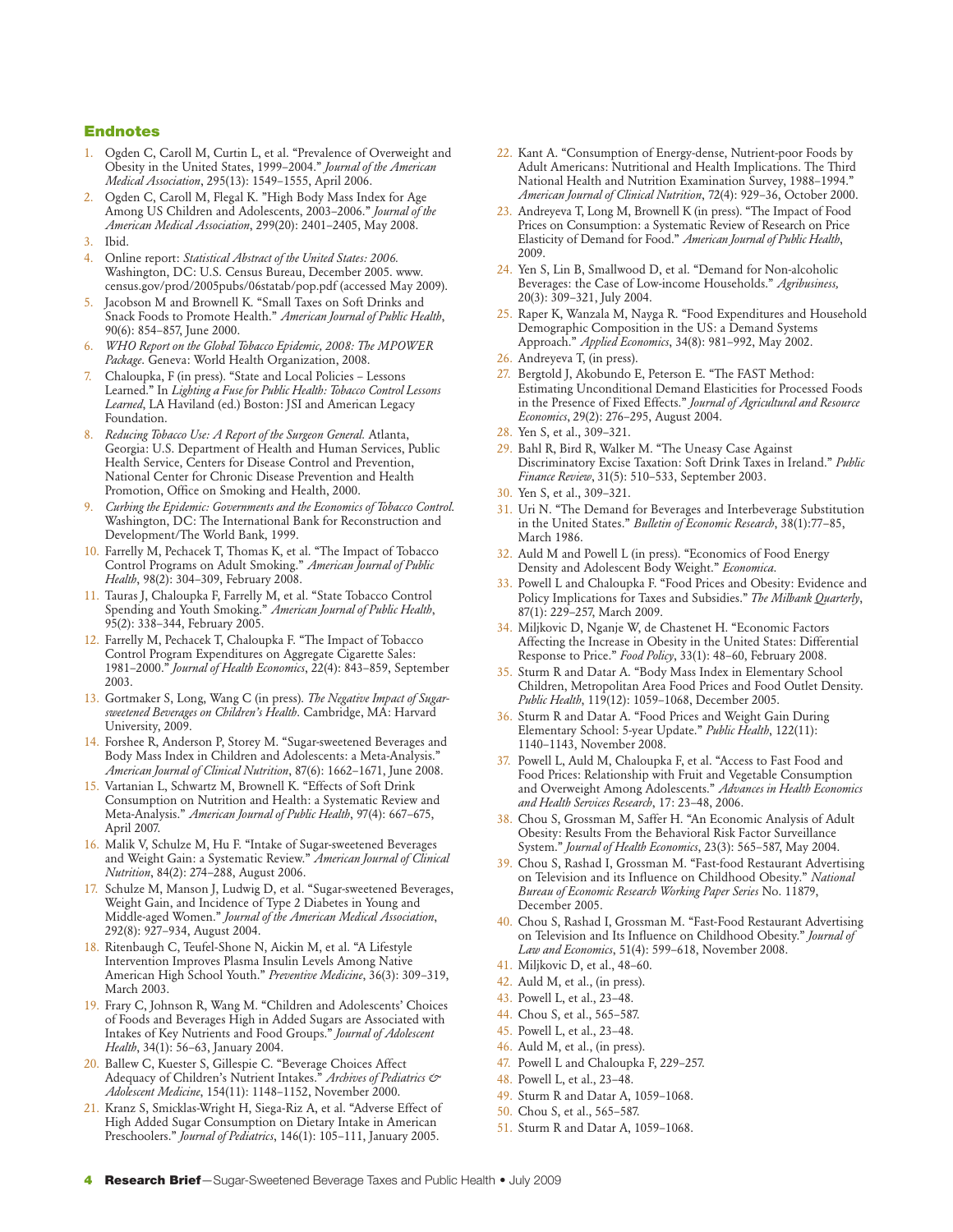- 52. Powell L, Chriqui J, Chaloupka F (in press). "Associations Between State-level Soda Taxes and Adolescent Body Mass Index." *Journal of Adolescent Health*, 2009.
- 53. Kim D, Kawachi I. "Food Taxation and Pricing Strategies to "Thin Out" the Obesity Epidemic." *American Journal of Preventive Medicine*, 30(5): 430–437, May 2006.
- 54. Auld M, et al., (in press).
- 55. Powell L and Chaloupka F, 229–257.
- 56. Sturm R and Datar A, 1059–1068.
- 57. Sturm R and Datar A, 1140–1143.
- 58. Powell L, et al., 23–48.
- 59. Chou S, et al., 565–587.
- 60. Chriqui J, Eidson S, Bates H, et al. "State Sales Tax Rates for Soft Drinks and Snacks Sold Through Grocery Stores and Vending Machines, 2007." *Journal of Public Health Policy*, 29(2): 227–249, July 2008.
- 61. Online report: *State Soda Sales Tax Rates as of January 1,* 2009. Chicago: Bridging the Gap Program, 2009. *www.impacteen.org/ obesitystatedata.htm*. (accessed May 2009)
- 62. Brownell K, Frieden T. "Ounces of Prevention The Public Policy Case for Taxes on Sugared Beverages." *The New England Journal of Medicine*, 360(18): 1805–1808, April 2009.